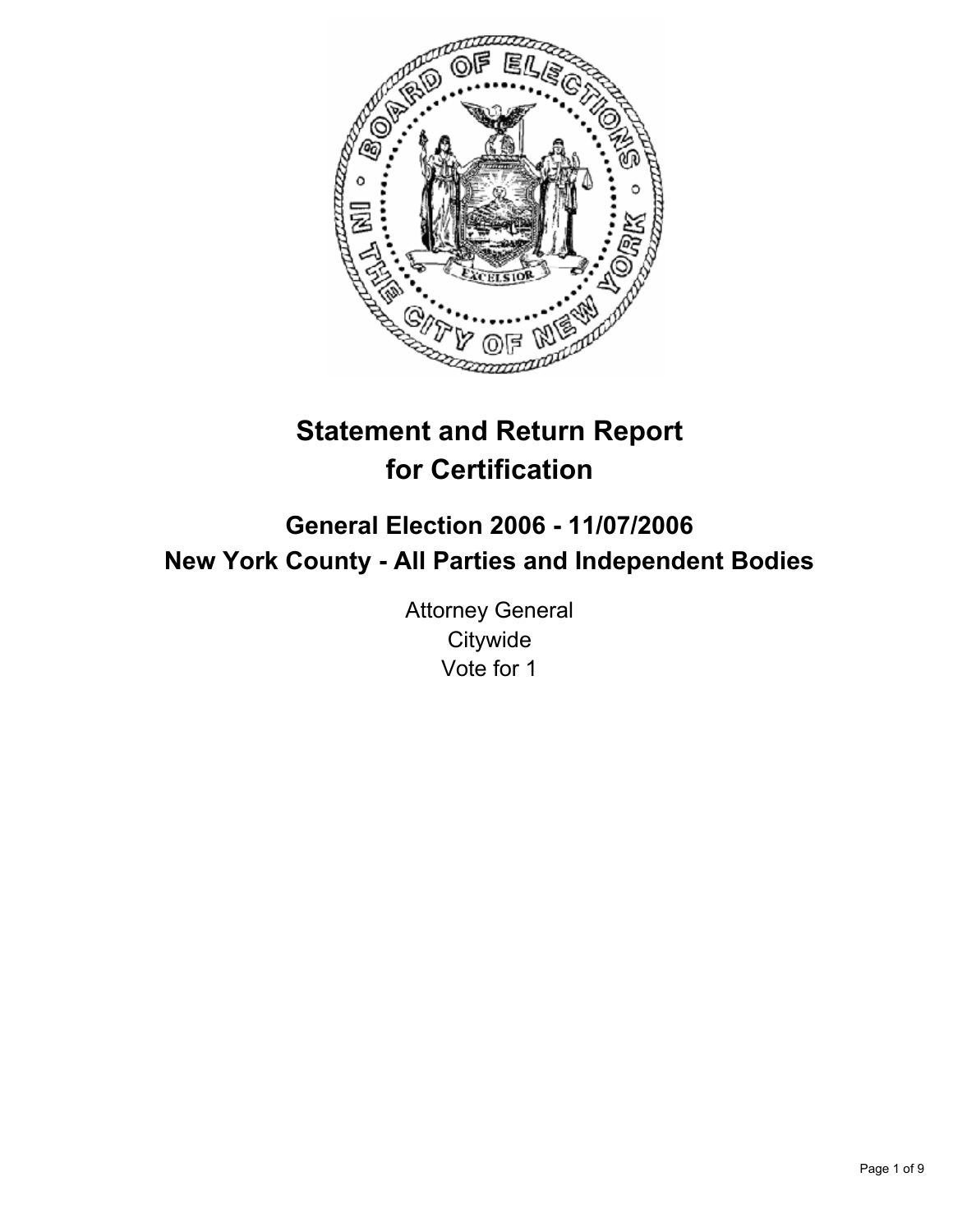

| PUBLIC COUNTER                      | 22,439 |
|-------------------------------------|--------|
| <b>EMERGENCY</b>                    | 51     |
| ABSENTEE/MILITARY                   | 428    |
| <b>AFFIDAVIT</b>                    | 690    |
| <b>Total Ballots</b>                | 23,795 |
| <b>JEANINE PIRRO (REPUBLICAN)</b>   | 2,687  |
| ANDREW M CUOMO (DEMOCRATIC)         | 14,347 |
| JEANINE PIRRO (INDEPENDENCE)        | 374    |
| <b>JEANINE PIRRO (CONSERVATIVE)</b> | 183    |
| ANDREW M CUOMO (WORKING FAMILIES)   | 1,231  |
| RACHEL TREICHLER (GREEN)            | 457    |
| CHRISTOPHER B GARVEY (LIBERTARIAN)  | 186    |
| MARTIN KOPPEL (SOCIALIST WORKERS)   | 102    |
| MICHAEL BLOOMBERG (WRITE-IN)        |        |
| NORMAN SIEGEL (WRITE-IN)            |        |
| <b>Total Votes</b>                  | 19,569 |
| Unrecorded                          | 4.226  |

| PUBLIC COUNTER                     | 31,998 |
|------------------------------------|--------|
| <b>EMERGENCY</b>                   | 75     |
| ABSENTEE/MILITARY                  | 928    |
| <b>AFFIDAVIT</b>                   | 1,038  |
| <b>Total Ballots</b>               | 34,543 |
| JEANINE PIRRO (REPUBLICAN)         | 6,433  |
| ANDREW M CUOMO (DEMOCRATIC)        | 22,067 |
| JEANINE PIRRO (INDEPENDENCE)       | 887    |
| JEANINE PIRRO (CONSERVATIVE)       | 330    |
| ANDREW M CUOMO (WORKING FAMILIES)  | 1,005  |
| RACHEL TREICHLER (GREEN)           | 544    |
| CHRISTOPHER B GARVEY (LIBERTARIAN) | 314    |
| MARTIN KOPPEL (SOCIALIST WORKERS)  | 83     |
| AUTONIA SCALIA (WRITE-IN)          |        |
| JON STEWART (WRITE-IN)             |        |
| KELLY GORMLEY (WRITE-IN)           | 1      |
| MARK GREEN (WRITE-IN)              |        |
| ROBERT F. KENNEDY JR. (WRITE-IN)   |        |
| <b>Total Votes</b>                 | 31,668 |
| Unrecorded                         | 2,875  |
|                                    |        |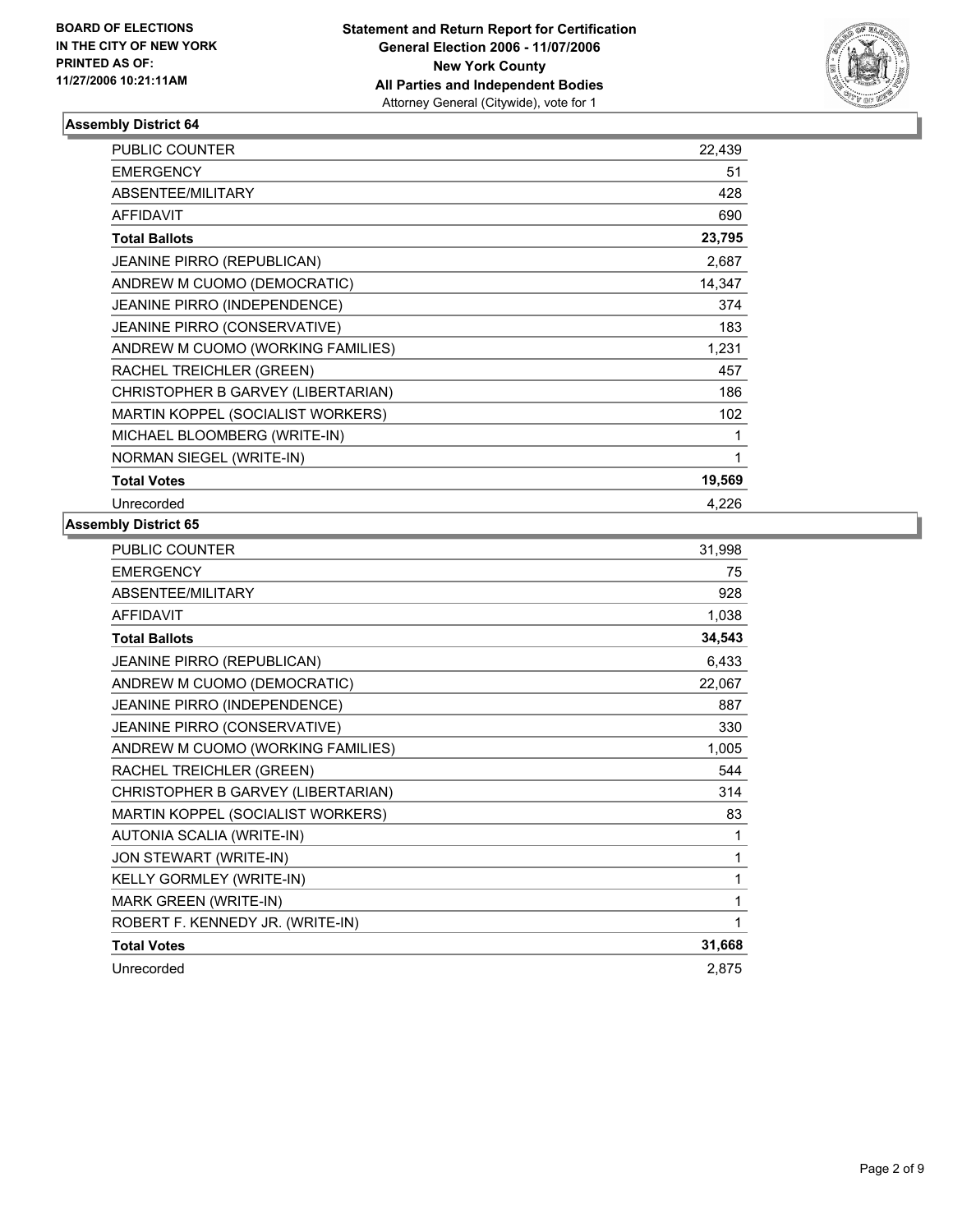

| PUBLIC COUNTER                     | 35,948         |
|------------------------------------|----------------|
| <b>EMERGENCY</b>                   | 212            |
| ABSENTEE/MILITARY                  | 1,223          |
| <b>AFFIDAVIT</b>                   | 1,337          |
| <b>Total Ballots</b>               | 39,527         |
| JEANINE PIRRO (REPUBLICAN)         | 3,533          |
| ANDREW M CUOMO (DEMOCRATIC)        | 25,878         |
| JEANINE PIRRO (INDEPENDENCE)       | 980            |
| JEANINE PIRRO (CONSERVATIVE)       | 204            |
| ANDREW M CUOMO (WORKING FAMILIES)  | 4,266          |
| RACHEL TREICHLER (GREEN)           | 1,179          |
| CHRISTOPHER B GARVEY (LIBERTARIAN) | 393            |
| MARTIN KOPPEL (SOCIALIST WORKERS)  | 167            |
| DENISE O'DONNELL (WRITE-IN)        | $\overline{2}$ |
| JOSEPH SASSON (WRITE-IN)           | 1              |
| LAURIE WOODS (WRITE-IN)            | 1              |
| LAWRENCE ALLIE (WRITE-IN)          | 1              |
| MARK GREEN (WRITE-IN)              | 3              |
| NORMAN SIEGEL (WRITE-IN)           | 1              |
| RICHARD SELMAN (WRITE-IN)          |                |
| <b>Total Votes</b>                 | 36,610         |
| Unrecorded                         | 2.917          |

| <b>PUBLIC COUNTER</b>              | 39,361         |
|------------------------------------|----------------|
| <b>EMERGENCY</b>                   | 54             |
| <b>ABSENTEE/MILITARY</b>           | 1.211          |
| <b>AFFIDAVIT</b>                   | 1.189          |
| <b>Total Ballots</b>               | 42,564         |
| JEANINE PIRRO (REPUBLICAN)         | 4,922          |
| ANDREW M CUOMO (DEMOCRATIC)        | 28,366         |
| JEANINE PIRRO (INDEPENDENCE)       | 878            |
| JEANINE PIRRO (CONSERVATIVE)       | 268            |
| ANDREW M CUOMO (WORKING FAMILIES)  | 3,376          |
| RACHEL TREICHLER (GREEN)           | 935            |
| CHRISTOPHER B GARVEY (LIBERTARIAN) | 328            |
| MARTIN KOPPEL (SOCIALIST WORKERS)  | 127            |
| CARL PERSON (WRITE-IN)             | $\overline{2}$ |
| <b>CURTIS MARTIN (WRITE-IN)</b>    | 1              |
| JAMES PRIZANT (WRITE-IN)           | 1              |
| MARK GREEN (WRITE-IN)              | $\mathsf 3$    |
| MICHAEL BLOOMBERG (WRITE-IN)       | 1              |
| ROBERT MORGANTHAU (WRITE-IN)       | 1              |
| S. AMY SPENCER (WRITE-IN)          | 1              |
| TOM PETERMAN (WRITE-IN)            | 1              |
| <b>Total Votes</b>                 | 39,211         |
| Unrecorded                         | 3,353          |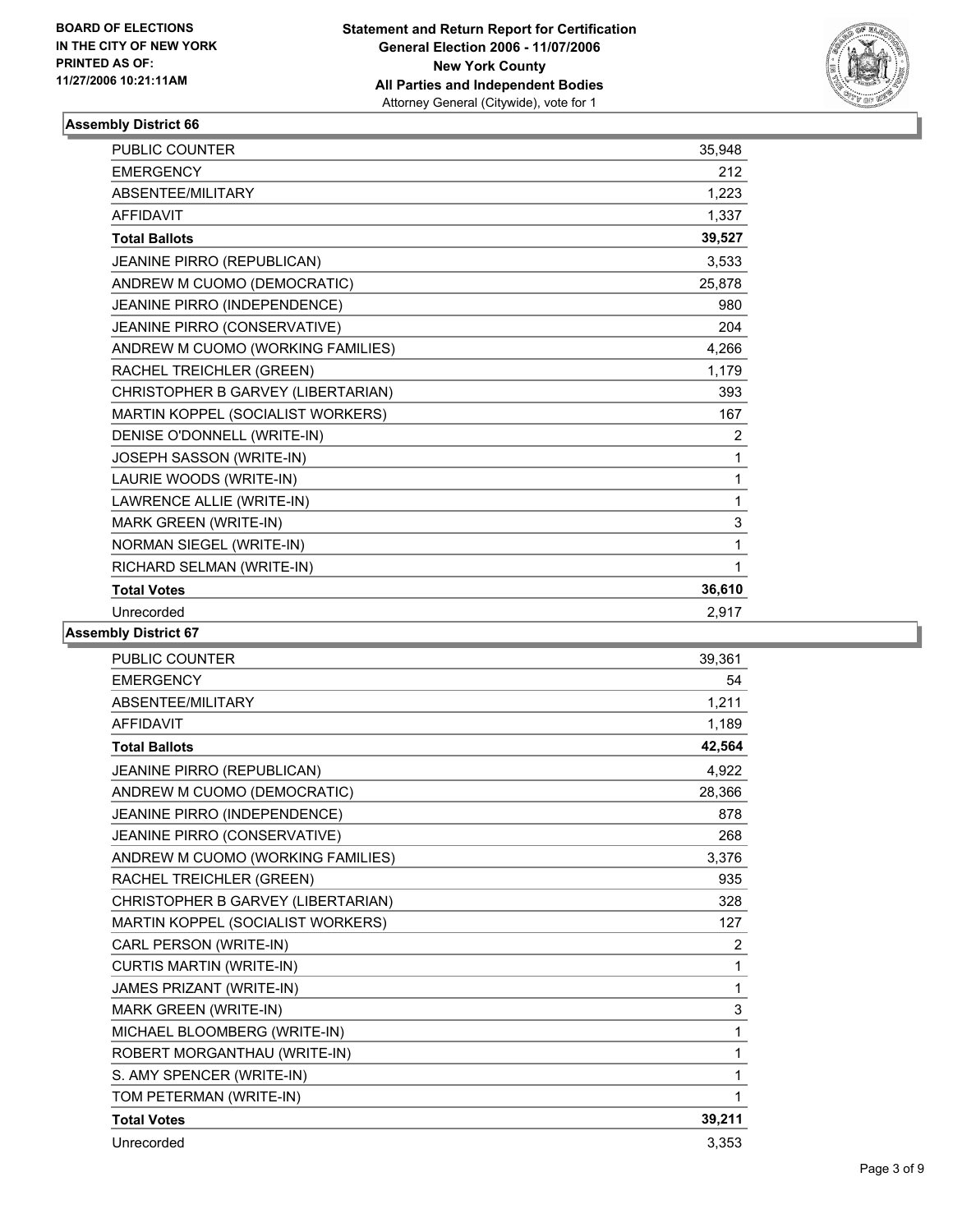

| <b>PUBLIC COUNTER</b>              | 20,467         |  |
|------------------------------------|----------------|--|
| <b>EMERGENCY</b>                   | 60             |  |
| ABSENTEE/MILITARY                  | 337            |  |
| <b>AFFIDAVIT</b>                   | 620            |  |
| <b>Total Ballots</b>               | 21,553         |  |
| <b>JEANINE PIRRO (REPUBLICAN)</b>  | 1,360          |  |
| ANDREW M CUOMO (DEMOCRATIC)        | 14,627         |  |
| JEANINE PIRRO (INDEPENDENCE)       | 434            |  |
| JEANINE PIRRO (CONSERVATIVE)       | 147            |  |
| ANDREW M CUOMO (WORKING FAMILIES)  | 831            |  |
| RACHEL TREICHLER (GREEN)           | 188            |  |
| CHRISTOPHER B GARVEY (LIBERTARIAN) | 104            |  |
| MARTIN KOPPEL (SOCIALIST WORKERS)  | 88             |  |
| HARRY KRESKY (WRITE-IN)            | $\overline{2}$ |  |
| RAY KELLY (WRITE-IN)               |                |  |
| REMY REVITZRA (WRITE-IN)           |                |  |
| VALERIE CRAWFORD (WRITE-IN)        |                |  |
| <b>Total Votes</b>                 | 17,784         |  |
| Unrecorded                         | 3,769          |  |

| PUBLIC COUNTER                     | 34,950 |
|------------------------------------|--------|
| <b>EMERGENCY</b>                   | 88     |
| ABSENTEE/MILITARY                  | 931    |
| <b>AFFIDAVIT</b>                   | 901    |
| <b>Total Ballots</b>               | 37,389 |
| JEANINE PIRRO (REPUBLICAN)         | 2,466  |
| ANDREW M CUOMO (DEMOCRATIC)        | 24,704 |
| JEANINE PIRRO (INDEPENDENCE)       | 644    |
| JEANINE PIRRO (CONSERVATIVE)       | 187    |
| ANDREW M CUOMO (WORKING FAMILIES)  | 4,119  |
| RACHEL TREICHLER (GREEN)           | 982    |
| CHRISTOPHER B GARVEY (LIBERTARIAN) | 221    |
| MARTIN KOPPEL (SOCIALIST WORKERS)  | 130    |
| <b>BEATRICE CLOSE (WRITE-IN)</b>   |        |
| CHARLIE KING (WRITE-IN)            |        |
| EVAN SARZIN, ESQ (WRITE-IN)        | 1      |
| <b>GENE RUSSIANOFF (WRITE-IN)</b>  | 1      |
| <b>MARK GREEN (WRITE-IN)</b>       | 3      |
| OLIVIA SOHMER (WRITE-IN)           | 1      |
| <b>Total Votes</b>                 | 33,461 |
| Unrecorded                         | 3,928  |
|                                    |        |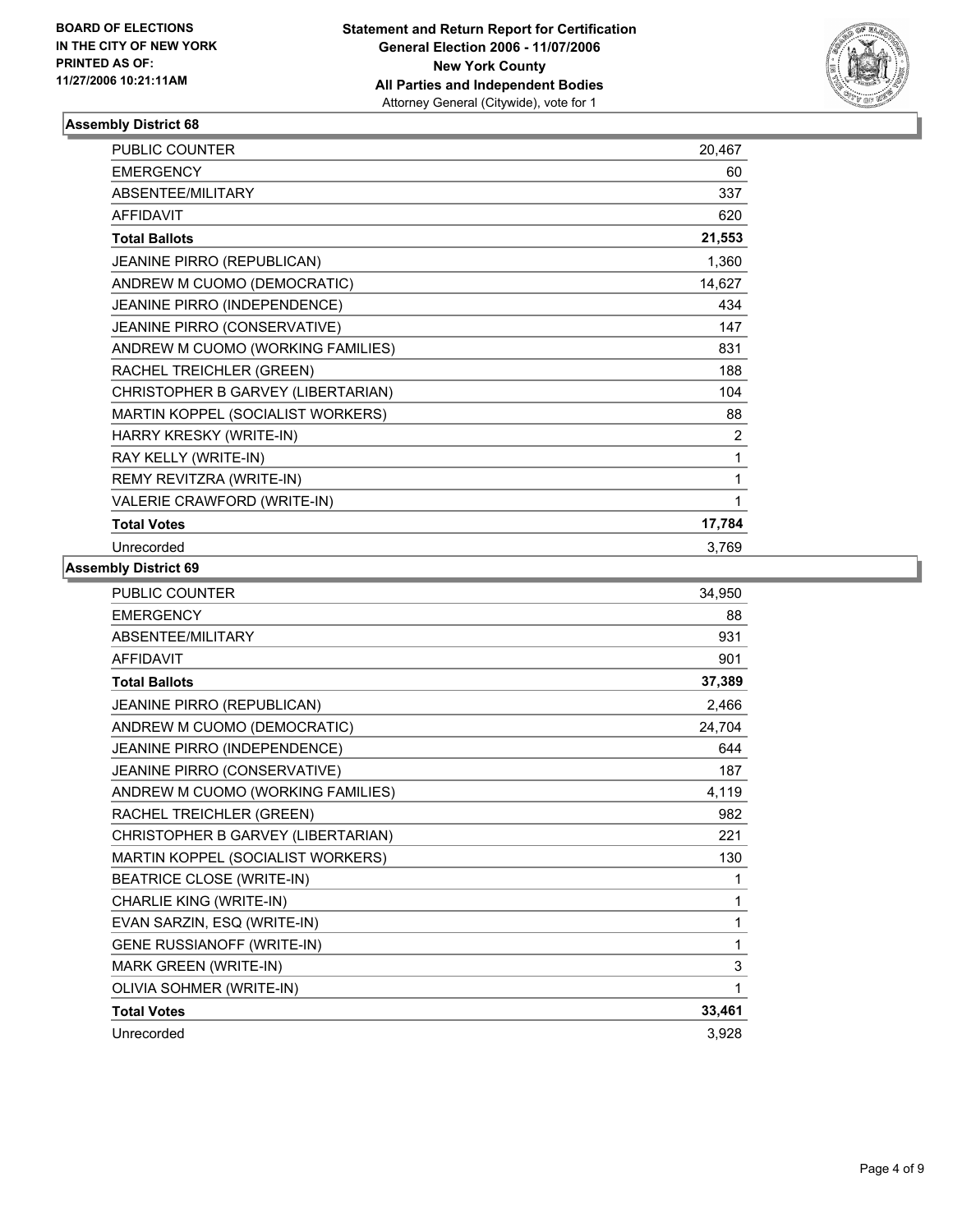

| <b>PUBLIC COUNTER</b>              | 23,338 |
|------------------------------------|--------|
| <b>EMERGENCY</b>                   | 58     |
| <b>ABSENTEE/MILITARY</b>           | 395    |
| <b>AFFIDAVIT</b>                   | 806    |
| <b>Total Ballots</b>               | 24,638 |
| <b>JEANINE PIRRO (REPUBLICAN)</b>  | 946    |
| ANDREW M CUOMO (DEMOCRATIC)        | 17,533 |
| JEANINE PIRRO (INDEPENDENCE)       | 651    |
| JEANINE PIRRO (CONSERVATIVE)       | 129    |
| ANDREW M CUOMO (WORKING FAMILIES)  | 1,184  |
| RACHEL TREICHLER (GREEN)           | 244    |
| CHRISTOPHER B GARVEY (LIBERTARIAN) | 77     |
| MARTIN KOPPEL (SOCIALIST WORKERS)  | 94     |
| LYNN STEWART (WRITE-IN)            |        |
| ROBERT L. ROTH (WRITE-IN)          |        |
| WILLIAM CONROY (WRITE-IN)          |        |
| <b>Total Votes</b>                 | 20,861 |
| Unrecorded                         | 3,777  |

| <b>PUBLIC COUNTER</b>              | 24,212 |
|------------------------------------|--------|
| <b>EMERGENCY</b>                   | 55     |
| ABSENTEE/MILITARY                  | 497    |
| <b>AFFIDAVIT</b>                   | 719    |
| <b>Total Ballots</b>               | 25,627 |
| <b>JEANINE PIRRO (REPUBLICAN)</b>  | 1,585  |
| ANDREW M CUOMO (DEMOCRATIC)        | 17,562 |
| JEANINE PIRRO (INDEPENDENCE)       | 496    |
| JEANINE PIRRO (CONSERVATIVE)       | 156    |
| ANDREW M CUOMO (WORKING FAMILIES)  | 1,370  |
| RACHEL TREICHLER (GREEN)           | 459    |
| CHRISTOPHER B GARVEY (LIBERTARIAN) | 118    |
| MARTIN KOPPEL (SOCIALIST WORKERS)  | 97     |
| ALAVA GOLDBERG (WRITE-IN)          | 1      |
| DENISE O'DONNELL (WRITE-IN)        |        |
| <b>Total Votes</b>                 | 21,845 |
| Unrecorded                         | 3,782  |
|                                    |        |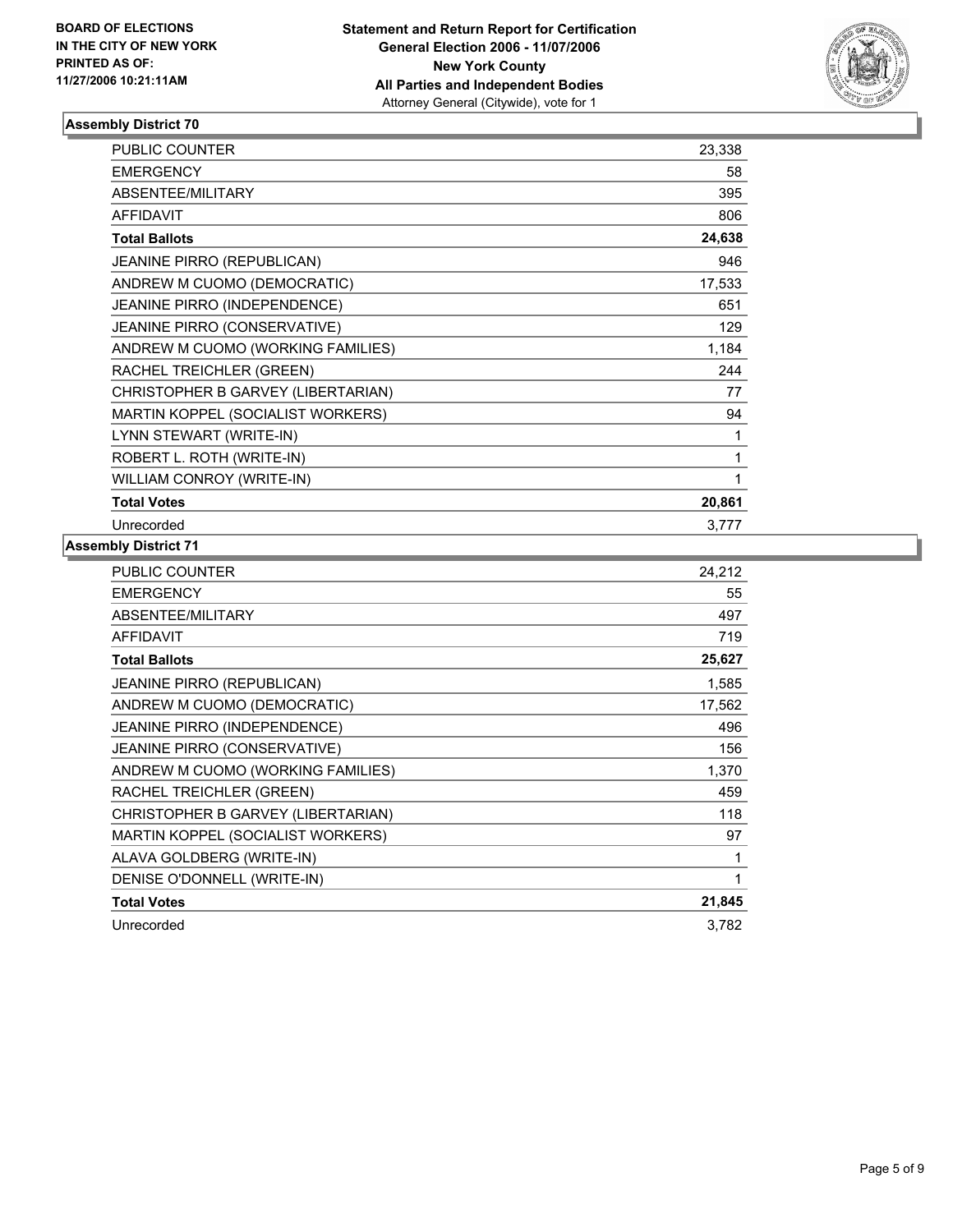

| PUBLIC COUNTER                      | 17,881 |
|-------------------------------------|--------|
| <b>EMERGENCY</b>                    | 7      |
| ABSENTEE/MILITARY                   | 125    |
| <b>AFFIDAVIT</b>                    | 436    |
| <b>Total Ballots</b>                | 18,546 |
| <b>JEANINE PIRRO (REPUBLICAN)</b>   | 935    |
| ANDREW M CUOMO (DEMOCRATIC)         | 12,820 |
| JEANINE PIRRO (INDEPENDENCE)        | 286    |
| <b>JEANINE PIRRO (CONSERVATIVE)</b> | 113    |
| ANDREW M CUOMO (WORKING FAMILIES)   | 673    |
| RACHEL TREICHLER (GREEN)            | 164    |
| CHRISTOPHER B GARVEY (LIBERTARIAN)  | 43     |
| MARTIN KOPPEL (SOCIALIST WORKERS)   | 55     |
| RUDY GUILLIANI (WRITE-IN)           |        |
| <b>Total Votes</b>                  | 15,090 |
| Unrecorded                          | 3,456  |

| PUBLIC COUNTER                     | 36,305         |
|------------------------------------|----------------|
| <b>EMERGENCY</b>                   |                |
| ABSENTEE/MILITARY                  | 1,342          |
| <b>AFFIDAVIT</b>                   | 923            |
| <b>Total Ballots</b>               | 39,319         |
| JEANINE PIRRO (REPUBLICAN)         | 8,545          |
| ANDREW M CUOMO (DEMOCRATIC)        | 24,039         |
| JEANINE PIRRO (INDEPENDENCE)       | 960            |
| JEANINE PIRRO (CONSERVATIVE)       | 349            |
| ANDREW M CUOMO (WORKING FAMILIES)  | 789            |
| RACHEL TREICHLER (GREEN)           | 487            |
| CHRISTOPHER B GARVEY (LIBERTARIAN) | 342            |
| MARTIN KOPPEL (SOCIALIST WORKERS)  | 64             |
| AL PIRRO (WRITE-IN)                | 1              |
| DENISE O'DONNELL (WRITE-IN)        | $\overline{2}$ |
| HERMAN BADILLO (WRITE-IN)          | 1              |
| HUGH CAREY (WRITE-IN)              | 1              |
| KAREN BURSTEIN (WRITE-IN)          | $\overline{2}$ |
| MARK GREEN (WRITE-IN)              | $\overline{2}$ |
| MARLA JO WHITE (WRITE-IN)          | 1              |
| MICHAEL LUSKWAY (WRITE-IN)         | 1              |
| NORMAN SIEGEL (WRITE-IN)           |                |
| <b>Total Votes</b>                 | 35,587         |
| Unrecorded                         | 3,732          |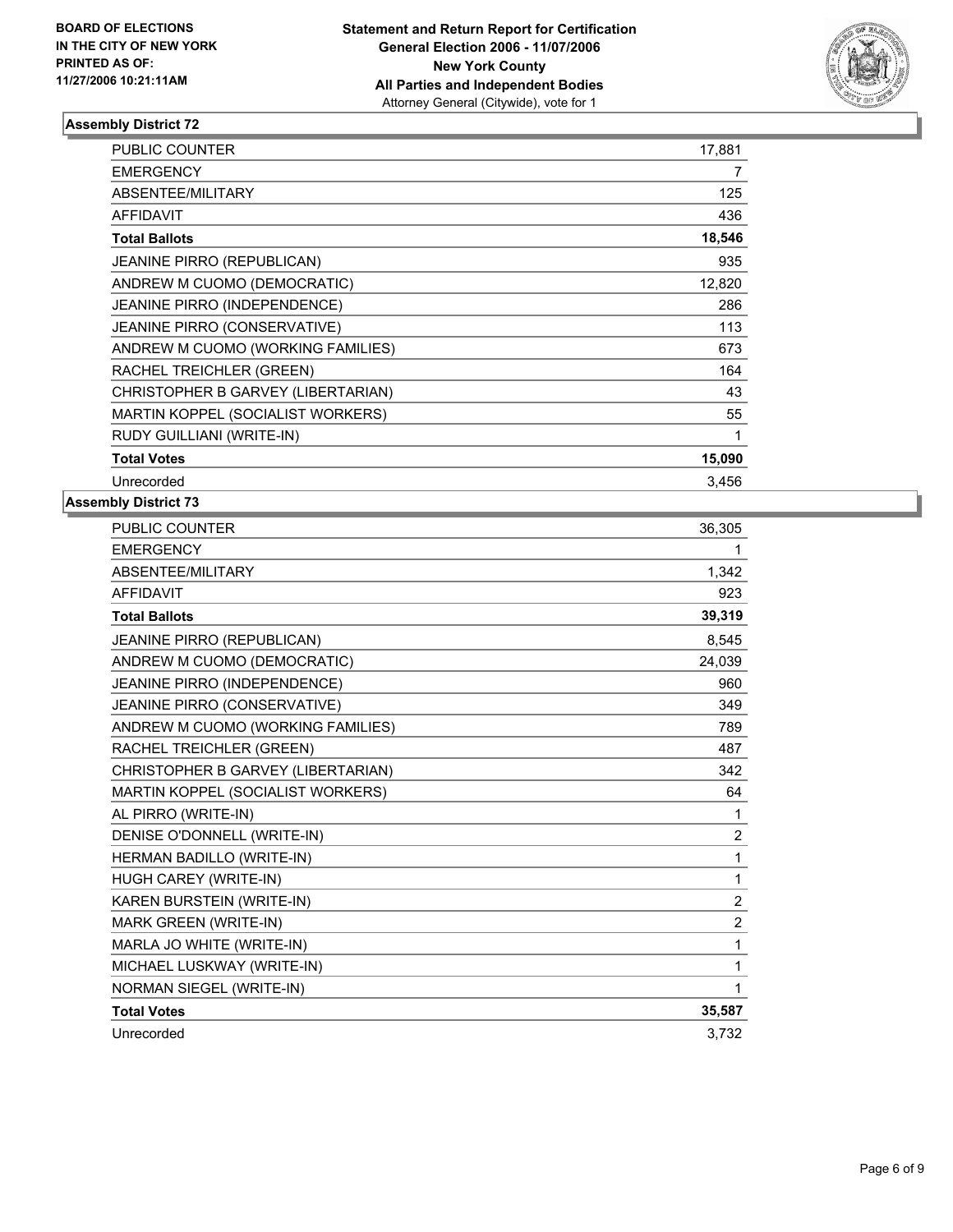

| <b>PUBLIC COUNTER</b>              | 31,650 |  |
|------------------------------------|--------|--|
| <b>EMERGENCY</b>                   | 102    |  |
| <b>ABSENTEE/MILITARY</b>           | 777    |  |
| <b>AFFIDAVIT</b>                   | 943    |  |
| <b>Total Ballots</b>               | 33,867 |  |
| JEANINE PIRRO (REPUBLICAN)         | 4,006  |  |
| ANDREW M CUOMO (DEMOCRATIC)        | 20,980 |  |
| JEANINE PIRRO (INDEPENDENCE)       | 723    |  |
| JEANINE PIRRO (CONSERVATIVE)       | 333    |  |
| ANDREW M CUOMO (WORKING FAMILIES)  | 3,091  |  |
| RACHEL TREICHLER (GREEN)           | 761    |  |
| CHRISTOPHER B GARVEY (LIBERTARIAN) | 301    |  |
| MARTIN KOPPEL (SOCIALIST WORKERS)  | 153    |  |
| CAROLYN CONABOY (WRITE-IN)         |        |  |
| K SEWARD (WRITE-IN)                |        |  |
| MICHAEL CHERKASKY (WRITE-IN)       |        |  |
| NO ONE (WRITE-IN)                  |        |  |
| SEAN MALONEY (WRITE-IN)            |        |  |
| <b>Total Votes</b>                 | 30,353 |  |
| Unrecorded                         | 3,514  |  |

| <b>PUBLIC COUNTER</b>              | 33,805 |
|------------------------------------|--------|
| <b>EMERGENCY</b>                   | 288    |
| ABSENTEE/MILITARY                  | 1,110  |
| <b>AFFIDAVIT</b>                   | 1,201  |
| <b>Total Ballots</b>               | 36,960 |
| JEANINE PIRRO (REPUBLICAN)         | 4,340  |
| ANDREW M CUOMO (DEMOCRATIC)        | 24,367 |
| JEANINE PIRRO (INDEPENDENCE)       | 716    |
| JEANINE PIRRO (CONSERVATIVE)       | 271    |
| ANDREW M CUOMO (WORKING FAMILIES)  | 2,896  |
| RACHEL TREICHLER (GREEN)           | 775    |
| CHRISTOPHER B GARVEY (LIBERTARIAN) | 290    |
| MARTIN KOPPEL (SOCIALIST WORKERS)  | 131    |
| ATTICUS FINCH (WRITE-IN)           | 1      |
| CHUCK ZLATKIN (WRITE-IN)           | 1      |
| FRED KELLY (WRITE-IN)              | 1      |
| <b>GERALD HARRIS (WRITE-IN)</b>    | 1      |
| MARK GREEN (WRITE-IN)              | 4      |
| PATRICK BUCHAHAN (WRITE-IN)        | 1      |
| SEAN PATRICK MALONEY (WRITE-IN)    |        |
| <b>Total Votes</b>                 | 33,796 |
| Unrecorded                         | 3,164  |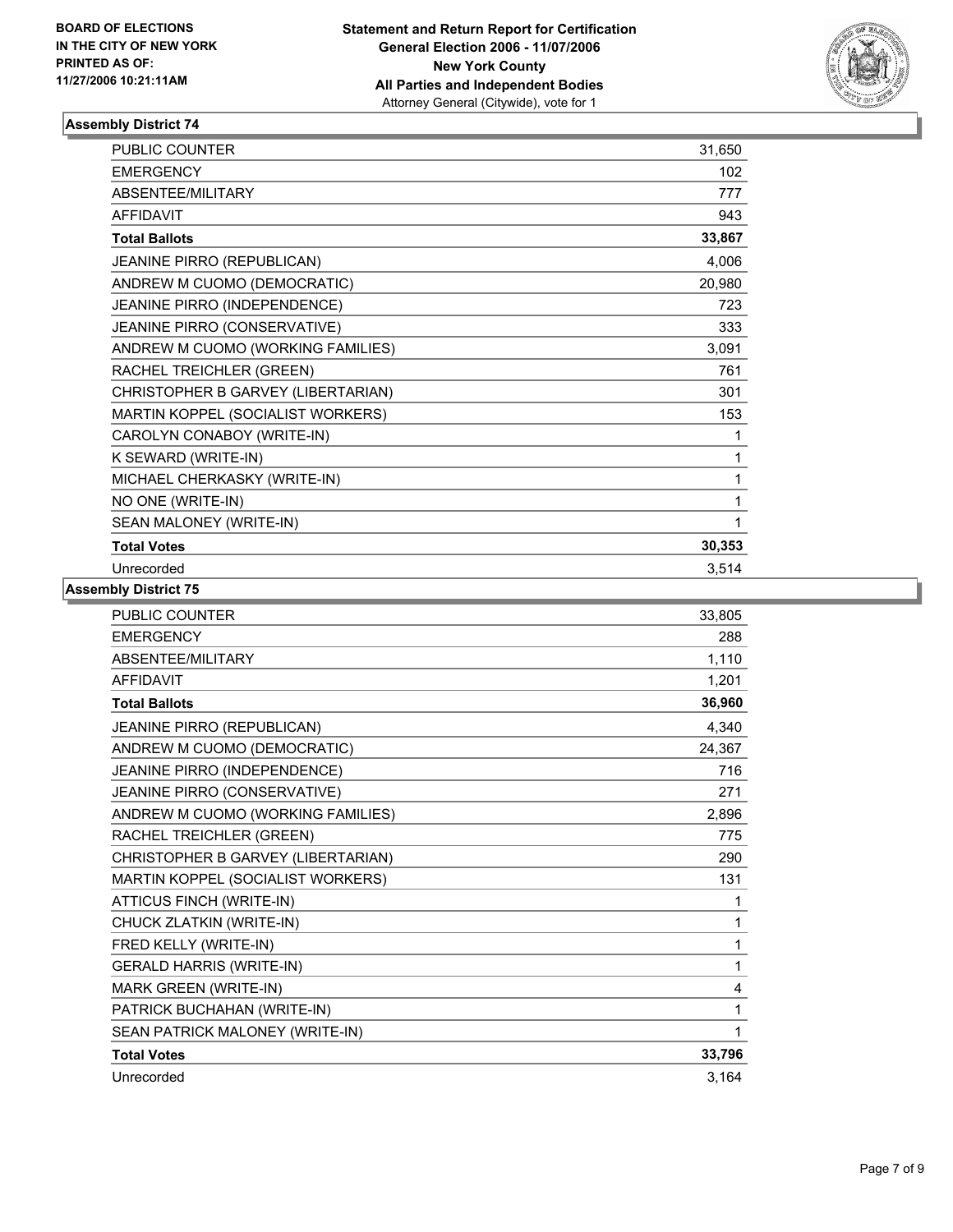

# **Total for Attorney General (Citywide) - New York County**

| <b>EMERGENCY</b><br>1,051<br>ABSENTEE/MILITARY<br>9,304<br><b>AFFIDAVIT</b><br>10,803<br>378,328<br><b>Total Ballots</b><br>JEANINE PIRRO (REPUBLICAN)<br>41,758<br>ANDREW M CUOMO (DEMOCRATIC)<br>247,290<br>JEANINE PIRRO (INDEPENDENCE)<br>8,029<br>JEANINE PIRRO (CONSERVATIVE)<br>2,670<br>ANDREW M CUOMO (WORKING FAMILIES)<br>24,831<br>RACHEL TREICHLER (GREEN)<br>7,175<br>CHRISTOPHER B GARVEY (LIBERTARIAN)<br>2,717<br>1,291<br>MARTIN KOPPEL (SOCIALIST WORKERS)<br>AL PIRRO (WRITE-IN)<br>$\mathbf 1$<br>ALAVA GOLDBERG (WRITE-IN)<br>1<br>ATTICUS FINCH (WRITE-IN)<br>1<br>$\mathbf{1}$<br>AUTONIA SCALIA (WRITE-IN)<br>$\mathbf{1}$<br><b>BEATRICE CLOSE (WRITE-IN)</b><br>$\overline{\mathbf{c}}$<br>CARL PERSON (WRITE-IN)<br>$\mathbf 1$<br>CAROLYN CONABOY (WRITE-IN)<br>1<br>CHARLIE KING (WRITE-IN)<br>1<br>CHUCK ZLATKIN (WRITE-IN)<br>$\mathbf{1}$<br>CURTIS MARTIN (WRITE-IN)<br>5<br>DENISE O'DONNELL (WRITE-IN)<br>1<br>EVAN SARZIN, ESQ (WRITE-IN)<br>1<br>FRED KELLY (WRITE-IN)<br>$\mathbf 1$<br><b>GENE RUSSIANOFF (WRITE-IN)</b><br>1<br><b>GERALD HARRIS (WRITE-IN)</b><br>$\overline{\mathbf{c}}$<br>HARRY KRESKY (WRITE-IN)<br>$\mathbf 1$<br>HERMAN BADILLO (WRITE-IN)<br>1<br>HUGH CAREY (WRITE-IN)<br>1<br>JAMES PRIZANT (WRITE-IN)<br>JON STEWART (WRITE-IN)<br>1<br>JOSEPH SASSON (WRITE-IN)<br>1<br>1<br>K SEWARD (WRITE-IN)<br>$\overline{\mathbf{c}}$<br>KAREN BURSTEIN (WRITE-IN)<br>KELLY GORMLEY (WRITE-IN)<br>1<br>1<br>LAURIE WOODS (WRITE-IN)<br>1<br>LAWRENCE ALLIE (WRITE-IN)<br>1<br>LYNN STEWART (WRITE-IN)<br>16<br>MARK GREEN (WRITE-IN)<br>1<br>MARLA JO WHITE (WRITE-IN)<br>$\overline{c}$<br>MICHAEL BLOOMBERG (WRITE-IN)<br>$\mathbf{1}$<br>MICHAEL CHERKASKY (WRITE-IN)<br>1<br>MICHAEL LUSKWAY (WRITE-IN)<br>NO ONE (WRITE-IN)<br>1 | <b>PUBLIC COUNTER</b> | 352,354 |
|--------------------------------------------------------------------------------------------------------------------------------------------------------------------------------------------------------------------------------------------------------------------------------------------------------------------------------------------------------------------------------------------------------------------------------------------------------------------------------------------------------------------------------------------------------------------------------------------------------------------------------------------------------------------------------------------------------------------------------------------------------------------------------------------------------------------------------------------------------------------------------------------------------------------------------------------------------------------------------------------------------------------------------------------------------------------------------------------------------------------------------------------------------------------------------------------------------------------------------------------------------------------------------------------------------------------------------------------------------------------------------------------------------------------------------------------------------------------------------------------------------------------------------------------------------------------------------------------------------------------------------------------------------------------------------------------------------------------------------------------------------------------------------------------------|-----------------------|---------|
|                                                                                                                                                                                                                                                                                                                                                                                                                                                                                                                                                                                                                                                                                                                                                                                                                                                                                                                                                                                                                                                                                                                                                                                                                                                                                                                                                                                                                                                                                                                                                                                                                                                                                                                                                                                                  |                       |         |
|                                                                                                                                                                                                                                                                                                                                                                                                                                                                                                                                                                                                                                                                                                                                                                                                                                                                                                                                                                                                                                                                                                                                                                                                                                                                                                                                                                                                                                                                                                                                                                                                                                                                                                                                                                                                  |                       |         |
|                                                                                                                                                                                                                                                                                                                                                                                                                                                                                                                                                                                                                                                                                                                                                                                                                                                                                                                                                                                                                                                                                                                                                                                                                                                                                                                                                                                                                                                                                                                                                                                                                                                                                                                                                                                                  |                       |         |
|                                                                                                                                                                                                                                                                                                                                                                                                                                                                                                                                                                                                                                                                                                                                                                                                                                                                                                                                                                                                                                                                                                                                                                                                                                                                                                                                                                                                                                                                                                                                                                                                                                                                                                                                                                                                  |                       |         |
|                                                                                                                                                                                                                                                                                                                                                                                                                                                                                                                                                                                                                                                                                                                                                                                                                                                                                                                                                                                                                                                                                                                                                                                                                                                                                                                                                                                                                                                                                                                                                                                                                                                                                                                                                                                                  |                       |         |
|                                                                                                                                                                                                                                                                                                                                                                                                                                                                                                                                                                                                                                                                                                                                                                                                                                                                                                                                                                                                                                                                                                                                                                                                                                                                                                                                                                                                                                                                                                                                                                                                                                                                                                                                                                                                  |                       |         |
|                                                                                                                                                                                                                                                                                                                                                                                                                                                                                                                                                                                                                                                                                                                                                                                                                                                                                                                                                                                                                                                                                                                                                                                                                                                                                                                                                                                                                                                                                                                                                                                                                                                                                                                                                                                                  |                       |         |
|                                                                                                                                                                                                                                                                                                                                                                                                                                                                                                                                                                                                                                                                                                                                                                                                                                                                                                                                                                                                                                                                                                                                                                                                                                                                                                                                                                                                                                                                                                                                                                                                                                                                                                                                                                                                  |                       |         |
|                                                                                                                                                                                                                                                                                                                                                                                                                                                                                                                                                                                                                                                                                                                                                                                                                                                                                                                                                                                                                                                                                                                                                                                                                                                                                                                                                                                                                                                                                                                                                                                                                                                                                                                                                                                                  |                       |         |
|                                                                                                                                                                                                                                                                                                                                                                                                                                                                                                                                                                                                                                                                                                                                                                                                                                                                                                                                                                                                                                                                                                                                                                                                                                                                                                                                                                                                                                                                                                                                                                                                                                                                                                                                                                                                  |                       |         |
|                                                                                                                                                                                                                                                                                                                                                                                                                                                                                                                                                                                                                                                                                                                                                                                                                                                                                                                                                                                                                                                                                                                                                                                                                                                                                                                                                                                                                                                                                                                                                                                                                                                                                                                                                                                                  |                       |         |
|                                                                                                                                                                                                                                                                                                                                                                                                                                                                                                                                                                                                                                                                                                                                                                                                                                                                                                                                                                                                                                                                                                                                                                                                                                                                                                                                                                                                                                                                                                                                                                                                                                                                                                                                                                                                  |                       |         |
|                                                                                                                                                                                                                                                                                                                                                                                                                                                                                                                                                                                                                                                                                                                                                                                                                                                                                                                                                                                                                                                                                                                                                                                                                                                                                                                                                                                                                                                                                                                                                                                                                                                                                                                                                                                                  |                       |         |
|                                                                                                                                                                                                                                                                                                                                                                                                                                                                                                                                                                                                                                                                                                                                                                                                                                                                                                                                                                                                                                                                                                                                                                                                                                                                                                                                                                                                                                                                                                                                                                                                                                                                                                                                                                                                  |                       |         |
|                                                                                                                                                                                                                                                                                                                                                                                                                                                                                                                                                                                                                                                                                                                                                                                                                                                                                                                                                                                                                                                                                                                                                                                                                                                                                                                                                                                                                                                                                                                                                                                                                                                                                                                                                                                                  |                       |         |
|                                                                                                                                                                                                                                                                                                                                                                                                                                                                                                                                                                                                                                                                                                                                                                                                                                                                                                                                                                                                                                                                                                                                                                                                                                                                                                                                                                                                                                                                                                                                                                                                                                                                                                                                                                                                  |                       |         |
|                                                                                                                                                                                                                                                                                                                                                                                                                                                                                                                                                                                                                                                                                                                                                                                                                                                                                                                                                                                                                                                                                                                                                                                                                                                                                                                                                                                                                                                                                                                                                                                                                                                                                                                                                                                                  |                       |         |
|                                                                                                                                                                                                                                                                                                                                                                                                                                                                                                                                                                                                                                                                                                                                                                                                                                                                                                                                                                                                                                                                                                                                                                                                                                                                                                                                                                                                                                                                                                                                                                                                                                                                                                                                                                                                  |                       |         |
|                                                                                                                                                                                                                                                                                                                                                                                                                                                                                                                                                                                                                                                                                                                                                                                                                                                                                                                                                                                                                                                                                                                                                                                                                                                                                                                                                                                                                                                                                                                                                                                                                                                                                                                                                                                                  |                       |         |
|                                                                                                                                                                                                                                                                                                                                                                                                                                                                                                                                                                                                                                                                                                                                                                                                                                                                                                                                                                                                                                                                                                                                                                                                                                                                                                                                                                                                                                                                                                                                                                                                                                                                                                                                                                                                  |                       |         |
|                                                                                                                                                                                                                                                                                                                                                                                                                                                                                                                                                                                                                                                                                                                                                                                                                                                                                                                                                                                                                                                                                                                                                                                                                                                                                                                                                                                                                                                                                                                                                                                                                                                                                                                                                                                                  |                       |         |
|                                                                                                                                                                                                                                                                                                                                                                                                                                                                                                                                                                                                                                                                                                                                                                                                                                                                                                                                                                                                                                                                                                                                                                                                                                                                                                                                                                                                                                                                                                                                                                                                                                                                                                                                                                                                  |                       |         |
|                                                                                                                                                                                                                                                                                                                                                                                                                                                                                                                                                                                                                                                                                                                                                                                                                                                                                                                                                                                                                                                                                                                                                                                                                                                                                                                                                                                                                                                                                                                                                                                                                                                                                                                                                                                                  |                       |         |
|                                                                                                                                                                                                                                                                                                                                                                                                                                                                                                                                                                                                                                                                                                                                                                                                                                                                                                                                                                                                                                                                                                                                                                                                                                                                                                                                                                                                                                                                                                                                                                                                                                                                                                                                                                                                  |                       |         |
|                                                                                                                                                                                                                                                                                                                                                                                                                                                                                                                                                                                                                                                                                                                                                                                                                                                                                                                                                                                                                                                                                                                                                                                                                                                                                                                                                                                                                                                                                                                                                                                                                                                                                                                                                                                                  |                       |         |
|                                                                                                                                                                                                                                                                                                                                                                                                                                                                                                                                                                                                                                                                                                                                                                                                                                                                                                                                                                                                                                                                                                                                                                                                                                                                                                                                                                                                                                                                                                                                                                                                                                                                                                                                                                                                  |                       |         |
|                                                                                                                                                                                                                                                                                                                                                                                                                                                                                                                                                                                                                                                                                                                                                                                                                                                                                                                                                                                                                                                                                                                                                                                                                                                                                                                                                                                                                                                                                                                                                                                                                                                                                                                                                                                                  |                       |         |
|                                                                                                                                                                                                                                                                                                                                                                                                                                                                                                                                                                                                                                                                                                                                                                                                                                                                                                                                                                                                                                                                                                                                                                                                                                                                                                                                                                                                                                                                                                                                                                                                                                                                                                                                                                                                  |                       |         |
|                                                                                                                                                                                                                                                                                                                                                                                                                                                                                                                                                                                                                                                                                                                                                                                                                                                                                                                                                                                                                                                                                                                                                                                                                                                                                                                                                                                                                                                                                                                                                                                                                                                                                                                                                                                                  |                       |         |
|                                                                                                                                                                                                                                                                                                                                                                                                                                                                                                                                                                                                                                                                                                                                                                                                                                                                                                                                                                                                                                                                                                                                                                                                                                                                                                                                                                                                                                                                                                                                                                                                                                                                                                                                                                                                  |                       |         |
|                                                                                                                                                                                                                                                                                                                                                                                                                                                                                                                                                                                                                                                                                                                                                                                                                                                                                                                                                                                                                                                                                                                                                                                                                                                                                                                                                                                                                                                                                                                                                                                                                                                                                                                                                                                                  |                       |         |
|                                                                                                                                                                                                                                                                                                                                                                                                                                                                                                                                                                                                                                                                                                                                                                                                                                                                                                                                                                                                                                                                                                                                                                                                                                                                                                                                                                                                                                                                                                                                                                                                                                                                                                                                                                                                  |                       |         |
|                                                                                                                                                                                                                                                                                                                                                                                                                                                                                                                                                                                                                                                                                                                                                                                                                                                                                                                                                                                                                                                                                                                                                                                                                                                                                                                                                                                                                                                                                                                                                                                                                                                                                                                                                                                                  |                       |         |
|                                                                                                                                                                                                                                                                                                                                                                                                                                                                                                                                                                                                                                                                                                                                                                                                                                                                                                                                                                                                                                                                                                                                                                                                                                                                                                                                                                                                                                                                                                                                                                                                                                                                                                                                                                                                  |                       |         |
|                                                                                                                                                                                                                                                                                                                                                                                                                                                                                                                                                                                                                                                                                                                                                                                                                                                                                                                                                                                                                                                                                                                                                                                                                                                                                                                                                                                                                                                                                                                                                                                                                                                                                                                                                                                                  |                       |         |
|                                                                                                                                                                                                                                                                                                                                                                                                                                                                                                                                                                                                                                                                                                                                                                                                                                                                                                                                                                                                                                                                                                                                                                                                                                                                                                                                                                                                                                                                                                                                                                                                                                                                                                                                                                                                  |                       |         |
|                                                                                                                                                                                                                                                                                                                                                                                                                                                                                                                                                                                                                                                                                                                                                                                                                                                                                                                                                                                                                                                                                                                                                                                                                                                                                                                                                                                                                                                                                                                                                                                                                                                                                                                                                                                                  |                       |         |
|                                                                                                                                                                                                                                                                                                                                                                                                                                                                                                                                                                                                                                                                                                                                                                                                                                                                                                                                                                                                                                                                                                                                                                                                                                                                                                                                                                                                                                                                                                                                                                                                                                                                                                                                                                                                  |                       |         |
|                                                                                                                                                                                                                                                                                                                                                                                                                                                                                                                                                                                                                                                                                                                                                                                                                                                                                                                                                                                                                                                                                                                                                                                                                                                                                                                                                                                                                                                                                                                                                                                                                                                                                                                                                                                                  |                       |         |
|                                                                                                                                                                                                                                                                                                                                                                                                                                                                                                                                                                                                                                                                                                                                                                                                                                                                                                                                                                                                                                                                                                                                                                                                                                                                                                                                                                                                                                                                                                                                                                                                                                                                                                                                                                                                  |                       |         |
|                                                                                                                                                                                                                                                                                                                                                                                                                                                                                                                                                                                                                                                                                                                                                                                                                                                                                                                                                                                                                                                                                                                                                                                                                                                                                                                                                                                                                                                                                                                                                                                                                                                                                                                                                                                                  |                       |         |
|                                                                                                                                                                                                                                                                                                                                                                                                                                                                                                                                                                                                                                                                                                                                                                                                                                                                                                                                                                                                                                                                                                                                                                                                                                                                                                                                                                                                                                                                                                                                                                                                                                                                                                                                                                                                  |                       |         |
|                                                                                                                                                                                                                                                                                                                                                                                                                                                                                                                                                                                                                                                                                                                                                                                                                                                                                                                                                                                                                                                                                                                                                                                                                                                                                                                                                                                                                                                                                                                                                                                                                                                                                                                                                                                                  |                       |         |
|                                                                                                                                                                                                                                                                                                                                                                                                                                                                                                                                                                                                                                                                                                                                                                                                                                                                                                                                                                                                                                                                                                                                                                                                                                                                                                                                                                                                                                                                                                                                                                                                                                                                                                                                                                                                  |                       |         |
|                                                                                                                                                                                                                                                                                                                                                                                                                                                                                                                                                                                                                                                                                                                                                                                                                                                                                                                                                                                                                                                                                                                                                                                                                                                                                                                                                                                                                                                                                                                                                                                                                                                                                                                                                                                                  |                       |         |